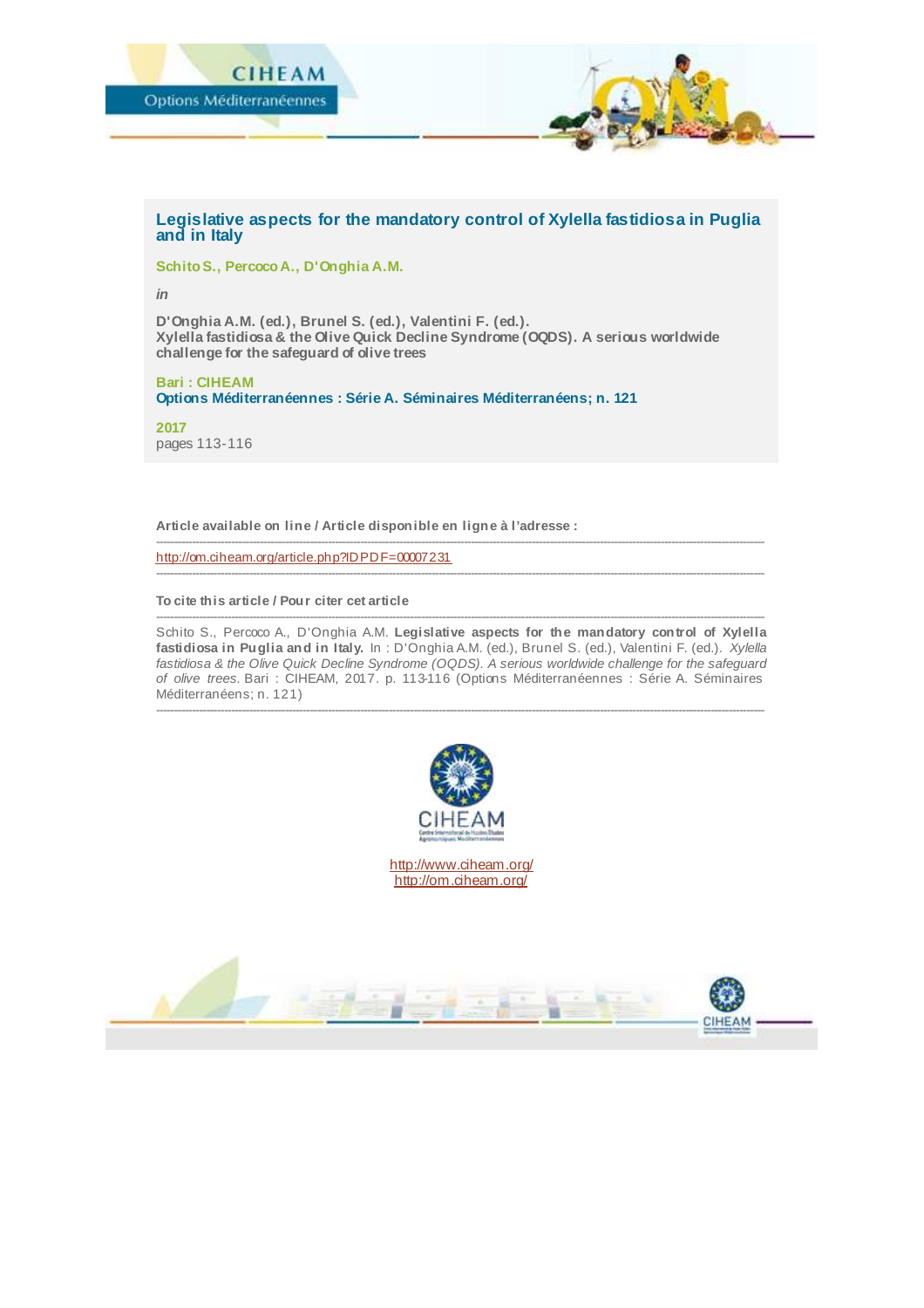## **Legislative aspects for the mandatory control of**  *Xylella fastidiosa* **in Puglia and in Italy**

## **Silvio Schito<sup>1</sup> , Anna Percoco<sup>1</sup> , Anna Maria DíOnghia<sup>2</sup>**

1 Servizio Fitosanitario Puglia, Bari - Italy 2 CIHEAM, Istituto Agronomico Mediterraneo di Bari - Italy

Puglia is the main olive-growing region in Italy (32% of the national olive-growing area) and olive trees cover 29% of the Puglia agricultural surface. In summer 2013, numerous cases of olive trees, mainly the ancient ones, showed Olive Quick Decline symptoms (OQDS) in the Southern part of Puglia (Lecce province). In October of the same year the National Research Council of Bari (CNR) reported for the irst time the presence of the quarantine bacterium *Xylella fastidiosa*, subsp. pauca, strain CoDiRO as the main cause associated to the OQDS. Following the indications of the EU Directive 2000/29 (08.05.2000), the Regional Plant Protection Service of Puglia (RPPS) immediately communicated the finding to the Ministry of Agriculture, Food and Forestry Policies (MiPAAF) and to the European Commission; a series of measures and actions against *X. fastidiosa* were soon taken (Table 1). A large scale monitoring of the pathogen was conducted soon after the inding in the entire Region by analysing over 16,000 host plant samples (primarily olive trees) and delimiting the infected and buffer zones. The movement of plants from the infected area was blocked and strict measures were adopted for nurseries and producers.

The dramatic nature of the emergency and the increasing extent of the infection prompted MiPAAF in 2014 to adopt urgent measures for the containment of the bacterium across the whole Puglia. In February 2015, the Italian Council of Ministers declared a state of emergency and appointed a Commissioner (head of the Civil Protection department) and a national scientiic committee for advising technical decisions. The Commissioner adopted all available means in order to prevent the pathogen from further spreading, thereby endangering olive cultivation in Puglia, in Italy, in Europe and the whole Mediterranean region. Several emergency measures were then implemented, with regard to territorial management and in response to the measures of the European Commission. An Action Plan for the rapid implementation of the mandatory control measures against Xylella, as indicated in the Ministerial Decree (MD) no. 2777 (26.09.2014) was applied throughout 2015. The main measures were: the elimination of infected plants, in order to reduce possible pathogen inoculum, and the containment of the insect vector population, *Philaenus spumarius* , also known as "meadow spittlebug", which is the only conirmed vector in Puglia.

*Philaenus spumarius* could have an important epidemiological role in spreading the infection, because it is a polyphagous insect showing a high population density in the South of Puglia due to the favourable climatic conditions and poor agronomical practices in most of the olive groves. This insect is believed to have only one generation per year, developing mainly from spring to autumn, with overwintering eggs. Its biological cycle starts in April when nymphs hatch from the eggs. The nymphs live on the stems of the herbaceous vegetation, and cover themselves in a liquid foam to maintain their correct moisture level and protect from their natural enemies. Once they reach the adult stage, they ly onto the aerial parts of trees and feed on xylem with their stylets. Objective of the Action Plan was to reduce the number of nymphs as much as possible through the application of speciic agronomical practices (e.g. tillage) against wild herbaceous plants in spring or else by burning, using string trimmers or applying insecticides registered for use against phytophagous insects, which are effective against the juvenile stages. The control was also against the adult stage, which is the most dangerous for the dissemination of the infection, through phytosanitary treatments applied in autumn on olive trees and other fruit trees in the affected areas. Awareness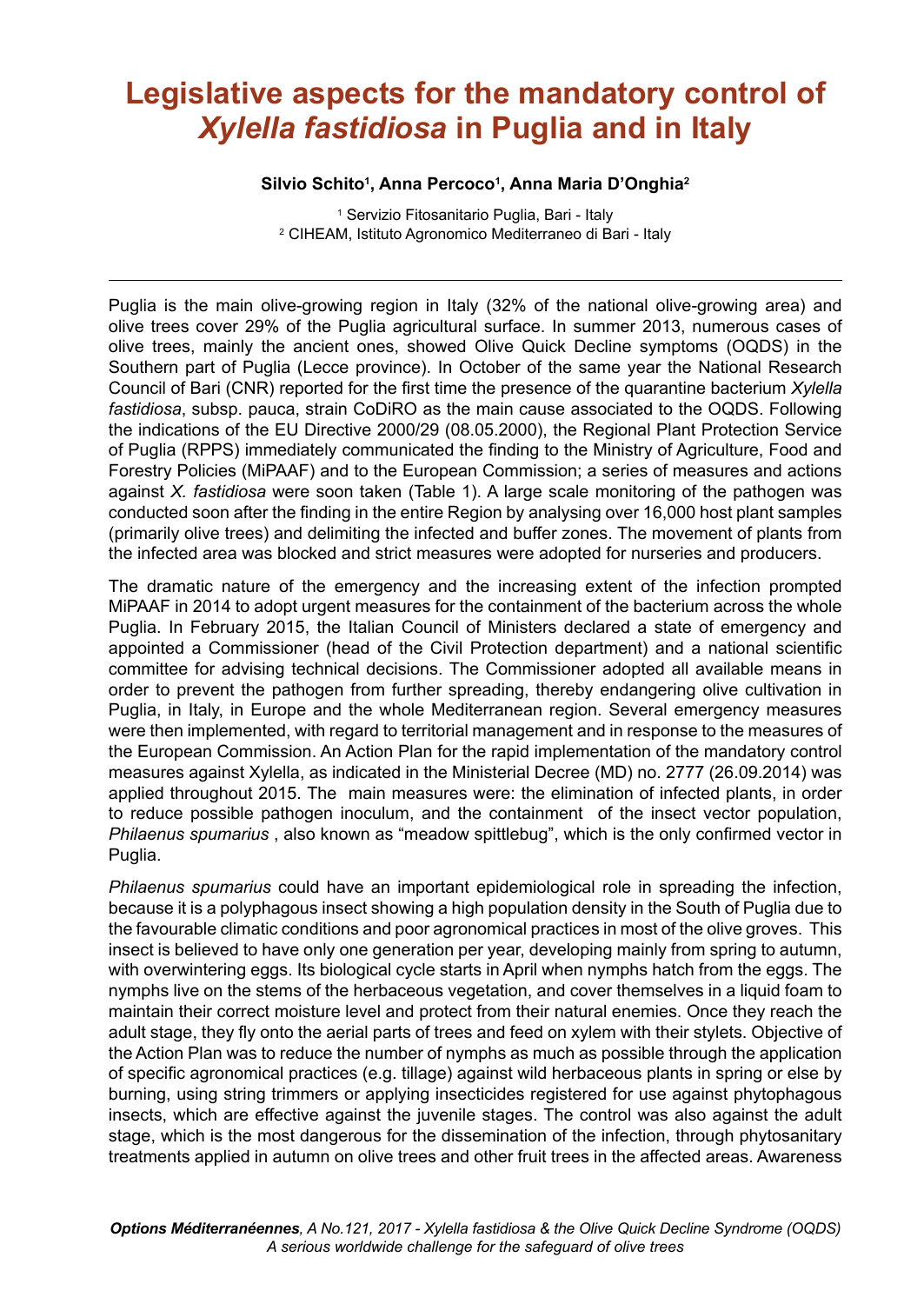campaigns were developed in the Action Plan such as: dedicated website www.emergenzaxylella. it, Ministry press, meetings with farmers, nurserymen and stakeholders, posters, leaflets, video on media, etc.

Following the MD issued on 19.06.2015, oficial investigations were conducted on host plants and insect vectors in all Italian regions, primarily in areas considered at higher risk of introduction of *Xylella* (nurseries, garden centres and production sites). A total of 17186 sites were inspected and 13766 analyses were performed without any inding of the infection. In the region of Puglia a similar number of sites were also inspected (17124 sites) but with a higher number of analyzed samples (50.488 samples).

In 2016, the survey programme was co-financed by the European Commission and results showed that infection had spread across the whole province of Lecce, which was the original infected area, and reached the provinces of Brindisi and Taranto. Financial compensation was planned for economic loss due to *X. fastidiosa* and the cost of removal of olive trees.

Following the EU Commission Implementing Decision 2015/789, phytosanitary measures were issued based on the new demarcated area, which includes the infected zone and buffer zone (10km surrounding the infected zone). Intensive monitoring, eradication and containment measures, vector control, movement restrictions of plants, planting prohibition of host plants are the main actions conducted in the buffer zone and in the infected zone surrounding the buffer zone (a 20km-wide strip). As for the buffer zone, in addition to the infected plants, all pathogen host species are removed in a radius of 100mt around the infected plant/s, regardless of their health status.

Since its irst discovery in 2013, more than 200.000 plants have been tested mainly in the buffer and containment areas with the aim of determining the presence and spread of the infection for the application of eradication/containment measures. The spread of the infection covers approximately 180000 ha, i.e. 16% of the national olive-growing area. Sampled and infected plants in the demarcated area have been mapped and the management of the monitoring data has been fully computerized. The graphical representation of the areas monitored and their results are available on the oficial website of the Puglia Region (www.emergenzaxylella.it). A series of different activities took place in order to raise awareness such as dedicated website, meeting with farmers, distribution of 16,000 informative leaflets and others. Plant Protection Service, Forestry and Municipality police (about 500 units) have been employed in the application of the phytosanitary measures as indicated in the contingency plan against *X. fastidiosa*.

The work conducted by the RPPS of Puglia was very hard due to the limitation in the removal of the infected trees caused by the civil protest and by the appeals of the Regional Administrative Court.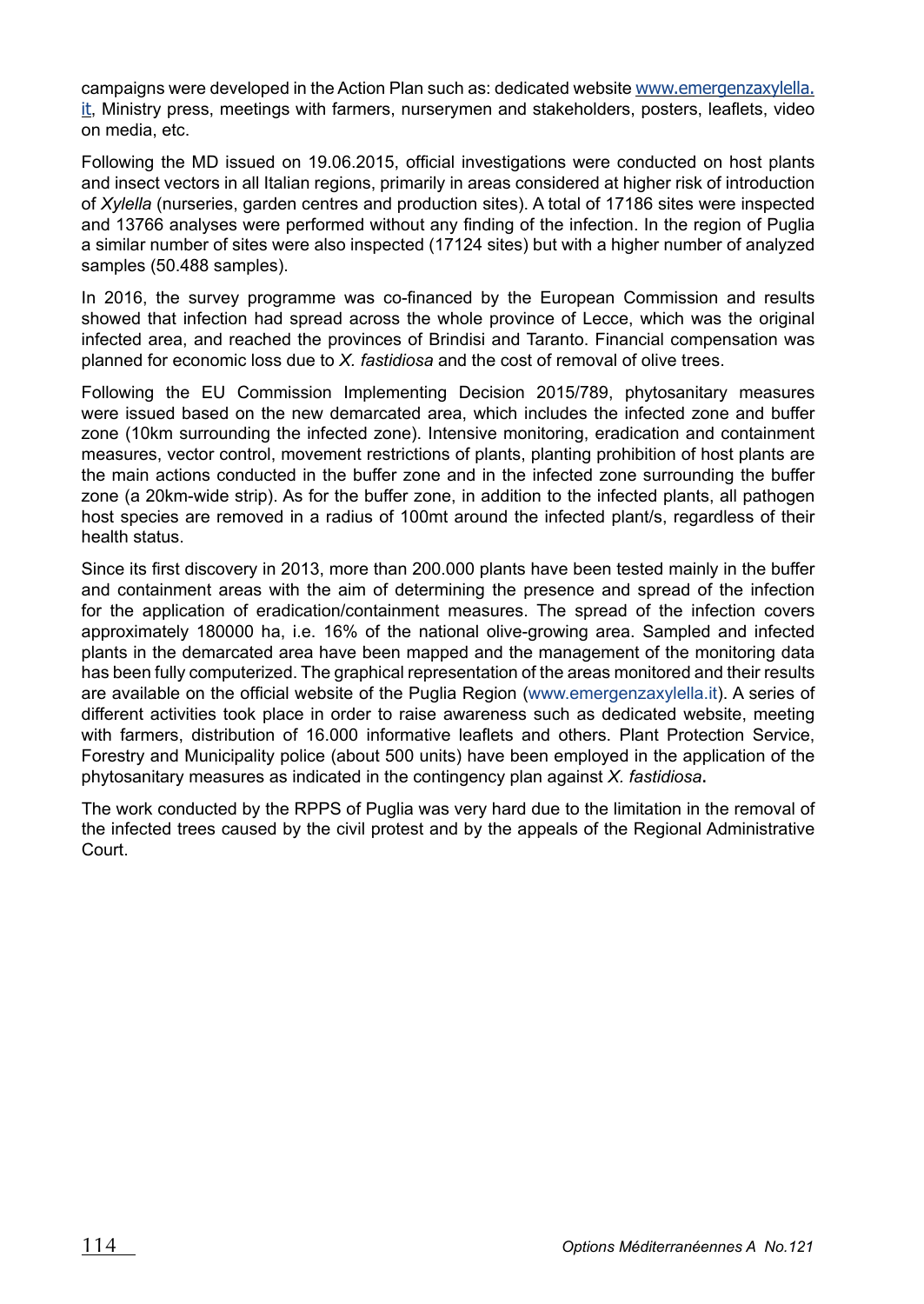**Table 1. Synthesis of the main actions taken after the irst inding of** *Xylella fastidiosa* **in EU (2013- 2016) by Regione Puglia, Ministero Italiano delle Politiche Agricole, Alimentari e Forestali (MiPAAF) and European Commission.**

| 2013      |                                                                                                                                                         |
|-----------|---------------------------------------------------------------------------------------------------------------------------------------------------------|
| October   | OFFICIAL COMMUNICATION OF XYLELLA FASTIDIOSA FINDING IN PUGLIA REGION<br>Measures for the movement of host plants                                       |
|           | Temporal Blocking of plants movement from the Province of Lecce (Apulia)                                                                                |
|           | Provisions on the implementation measures for X. fastidiosa in Puglia region                                                                            |
| November  | 1 <sup>st</sup> Monitoring of X. fastidiosa for the definition of the delimited areas                                                                   |
| 2014      |                                                                                                                                                         |
| February  | COMMISSION IMPLEMENTING DECISION (EU) 2014/87 as regards measures to prevent<br>the introduction into and the spread within the Union of X. fastidiosa  |
| March     | Removal of infected trees in Apulia region                                                                                                              |
| April     | Definition of the outbreak area of Apulia region                                                                                                        |
| July      | COMMISSION IMPLEMENTING DECISION (EU) 2014/497 as regards measures to<br>prevent the introduction into and the spread within the Union of X. fastidiosa |
| July      | Definition of the infected and buffer zones                                                                                                             |
| September | Regional Council Deliberation of Puglia n. 1824 - Declaration of the extraordinary<br>phytosanitary emergency for X. fastidiosa                         |
|           | Ministerial Decree - Establishment of the national Technical Scientific Committee on X.<br>fastidiosa                                                   |
|           | Ministerial Decree - Emergency measures for the prevention, control and eradication of X.<br>fastidiosa in the Italian territory                        |
|           | Guidelines for the containment of the spread of X. fastidiosa sub. pauca, strain CoDiRO in<br>Puglia region                                             |
| October   | 2 <sup>nd</sup> Monitoring of X. fastidiosa for the definition of the delimited areas in Puglia region                                                  |
| 2015      |                                                                                                                                                         |
| February  | Appointment of a special Commissioner for the emergency of X. fastidiosa                                                                                |
| March     | Action plan for implementing measures for X. fastidiosa in Puglia region                                                                                |
|           | Definition of the delimited areas for X. fastidiosa in Puglia region                                                                                    |
| March     | COMMISSION IMPLEMENTING DECISION (EU) 2015/789 as regards measures to prevent<br>the introduction into and the spread within the Union of X. fastidiosa |
| June      | Ministerial Decree - National surveys and updating of the demarcated area in Apulia                                                                     |
| September | New Action Plan for X. fastidiosa in Puglia region                                                                                                      |
|           | Removal of spontaneous/host plants                                                                                                                      |
|           | Control of vectors                                                                                                                                      |
|           | Pruning of olive trees removing symptomatic parts                                                                                                       |
|           | Strengthening of checks on the movement of specified plants                                                                                             |
|           | Surveys activities<br>Removal of infected plants and host plants in 100mt radius                                                                        |
| December  | Definition of the delimited areas for X. fastidiosa in Puglia region                                                                                    |
|           | Ministerial Decree - Extension of financial contributions to the farmers                                                                                |
| December  | COMMISSION IMPLEMENTING DECISION (EU) 2015/2417 amending Implementing                                                                                   |
|           | Decision (EU) 2015/789 as regards measures to prevent the introduction into and the spread<br>within the Union of X. fastidiosa                         |
| 2016      |                                                                                                                                                         |
| February  | Ministerial Decree - Official recognition of pest-free areas in all Italian regions, with the                                                           |
|           | exception of the demarcated area in Apulia                                                                                                              |
| May       | COMMISSION IMPLEMENTING DECISION (EU) 2016/764 amending Implementing                                                                                    |
|           | Decision (EU) 2015/789 as regards measures to prevent the introduction into and the spread<br>within the Union of X. fastidiosa                         |
| September | 3rd Monitoring of X. fastidiosa for updating the demarcated areas                                                                                       |